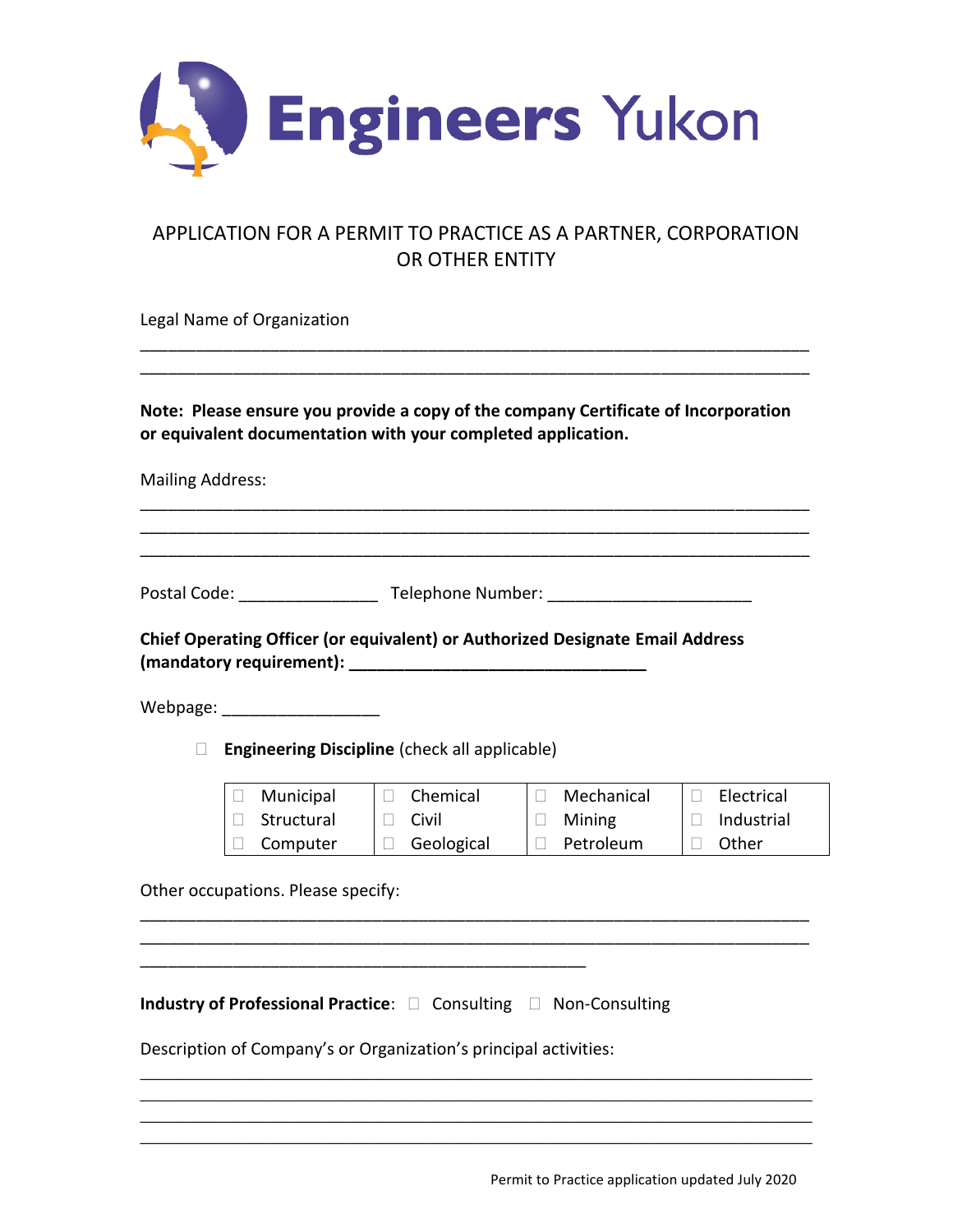Branch Offices (including those outside the Yukon) located at:

Declaration by Chief Operating Officer or (equivalent) or Authorized Designate (Note: in the case of an Authorized Designate, a letter of authorization signed by the Chief Operating Officer, or equivalent, must be submitted with the application).

\_\_\_\_\_\_\_\_\_\_\_\_\_\_\_\_\_\_\_\_\_\_\_\_\_\_\_\_\_\_\_\_\_\_\_\_\_\_\_\_\_\_\_\_\_\_\_\_\_\_\_\_\_\_\_\_\_\_\_\_\_\_\_\_\_\_\_\_\_\_\_\_ \_\_\_\_\_\_\_\_\_\_\_\_\_\_\_\_\_\_\_\_\_\_\_\_\_\_\_\_\_\_\_\_\_\_\_\_\_\_\_\_\_\_\_\_\_\_\_\_\_\_\_\_\_\_\_\_\_\_\_\_\_\_\_\_\_\_\_\_\_\_\_\_

\_\_\_\_\_\_\_\_\_\_\_\_\_\_\_\_\_\_\_\_\_\_\_\_\_\_\_\_\_\_\_\_\_\_\_\_\_\_\_\_\_\_\_\_\_\_\_\_\_\_\_\_\_\_\_\_\_\_\_\_\_\_\_\_\_\_\_\_\_\_\_\_ \_\_\_\_\_\_\_\_\_\_\_\_\_\_\_\_\_\_\_\_\_\_\_\_\_\_\_\_\_\_\_\_\_\_\_\_\_\_\_\_\_\_\_\_\_\_\_\_\_\_\_\_\_\_\_\_\_\_\_\_\_\_\_\_\_\_\_\_\_\_\_\_ \_\_\_\_\_\_\_\_\_\_\_\_\_\_\_\_\_\_\_\_\_\_\_\_\_\_\_\_\_\_\_\_\_\_\_\_\_\_\_\_\_\_\_\_\_\_\_\_\_\_\_\_\_\_\_\_\_\_\_\_\_\_\_\_\_\_\_\_\_\_\_\_ \_\_\_\_\_\_\_\_\_\_\_\_\_\_\_\_\_\_\_\_\_\_\_\_\_\_\_\_\_\_\_\_\_\_\_\_\_\_\_\_\_\_\_\_\_\_\_\_\_\_\_\_\_\_\_\_\_\_\_\_\_\_\_\_\_\_\_\_\_\_\_\_

I \_\_\_\_\_\_\_\_\_\_\_\_\_\_\_\_\_\_\_\_\_\_\_\_\_ occupy the position of \_\_\_\_\_\_\_\_\_\_\_\_\_\_\_\_\_\_\_ In the applicant's organization and in that position have authority and undertake to maintain an organization in which the practice of the professions indicated above can be conducted in accordance with requirements described in the Engineering Profession Act.

I further undertake:

- (a) To notify the Registrar in writing forthwith if the professional members or licensees of Engineers Yukon who have assumed responsibility for the professional practice cease to be full time employees or shareholders of the applicant.
- (b) To surrender permit stamps and certificates to the Registrar in circumstances where there are not members or licensees of Engineers Yukon assuming responsibility for the professional practice of the applicant.
- (c) To report on an annual basis the names of:
	- i. Chief Operating Officer (or equivalent) or designate taking corporate responsibility for the applicant.
	- ii. Engineers Yukon members or licensees assuming responsibility for direction of the professional practice of the applicant.

\_\_\_\_\_\_\_\_\_\_\_\_\_\_\_\_\_\_\_\_\_\_\_\_\_\_\_\_\_\_\_\_\_\_\_\_\_\_\_ \_\_\_\_\_\_\_\_\_\_\_\_\_\_\_\_\_\_\_\_\_\_\_\_

Signature Date

Enclosed is the (non-refundable) application fee of \$105.00 including GST. Payment by cheque can be made payable to **Association of Professional Engineers of Yukon or Engineers Yukon** and mailed to Engineers Yukon, Suite 205 – 104 Elliott St, Whitehorse Y1A 0M2.

If you wish to pay by Visa or MasterCard, please fill out a credit card authorization form as we require a signature for all credit card payments and email to [mquadrio@engineersyukon.ca](mailto:mquadrio@engineersyukon.ca)

**Please note – A permit holder is exempt from the annual dues if the Permit Holder has only one employee, and that employee is a Professional Engineer in Yukon.**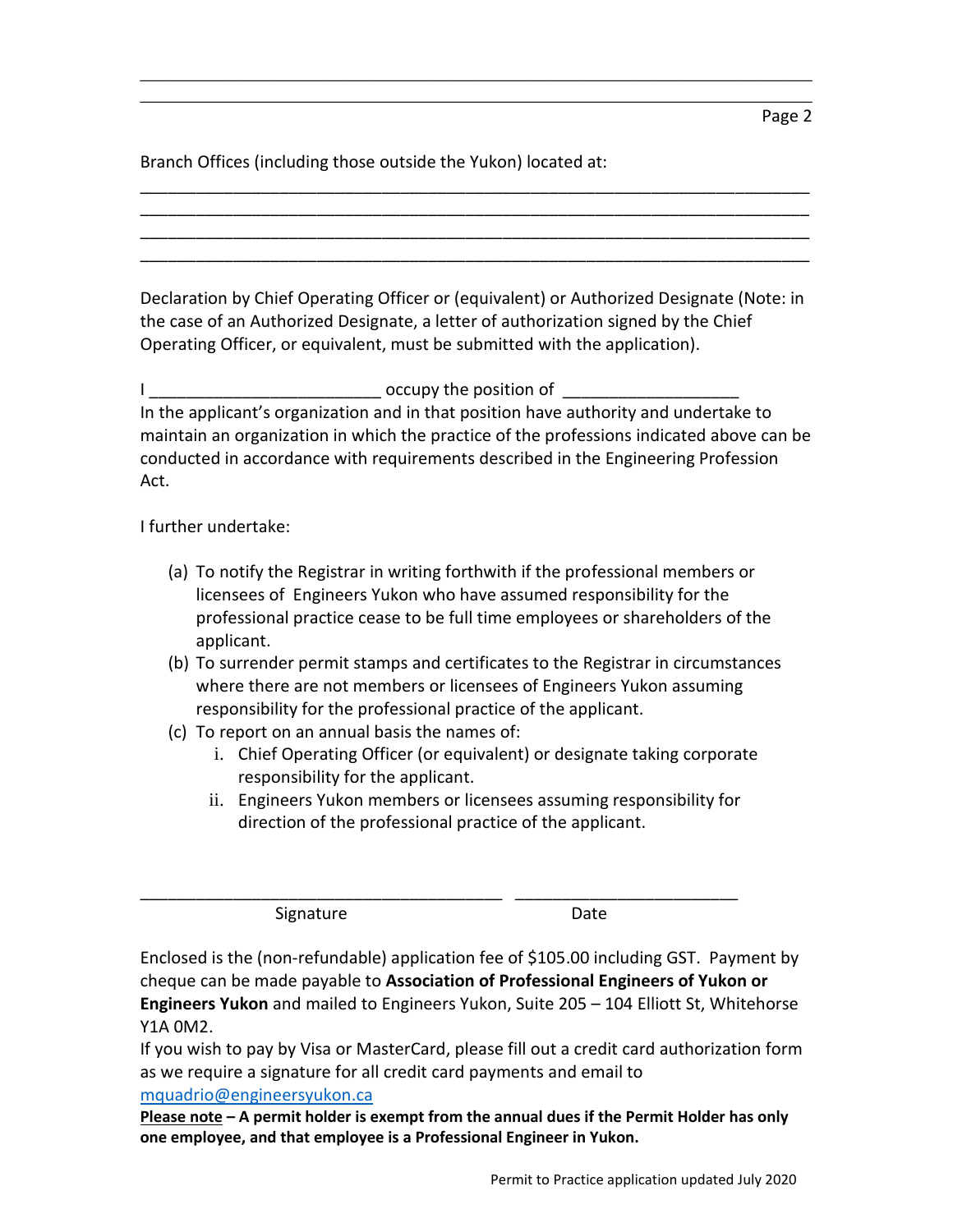Page 3

Declaration by Members for Licensees Assuming Responsibility for the Professional Practice

I, the undersigned, am a professional member or licensee of Engineers Yukon and as a full time employee or member of the firm undertake to provide responsible direction and personal supervision to that portion of the applicant's professional practice performed by the organizational unit described below.

I have read the relevant sections of the Engineering Profession Act and the Regulations reproduced herein and I agree to conduct the professional practice for which I have assumed responsibility in strict accordance with the requirements of relevant legislation and regulations.

I further confirm that I will notify the Registrar of Engineers Yukon in writing if I cease to accept the responsibility indicated below and will advise the reason(s) for relinquishing that responsibility.

| Name and<br>Professional<br><b>Designation</b> | Member # | <b>Office</b> | <b>Organizational Group</b><br>(Discipline or Operation) |
|------------------------------------------------|----------|---------------|----------------------------------------------------------|
|                                                |          |               |                                                          |
|                                                |          |               | Signature                                                |
|                                                |          |               |                                                          |
|                                                |          |               | Signature                                                |
|                                                |          |               |                                                          |
|                                                |          |               | Signature                                                |
|                                                |          |               |                                                          |
|                                                |          |               | Signature                                                |
|                                                |          |               |                                                          |
|                                                |          |               | Signature                                                |